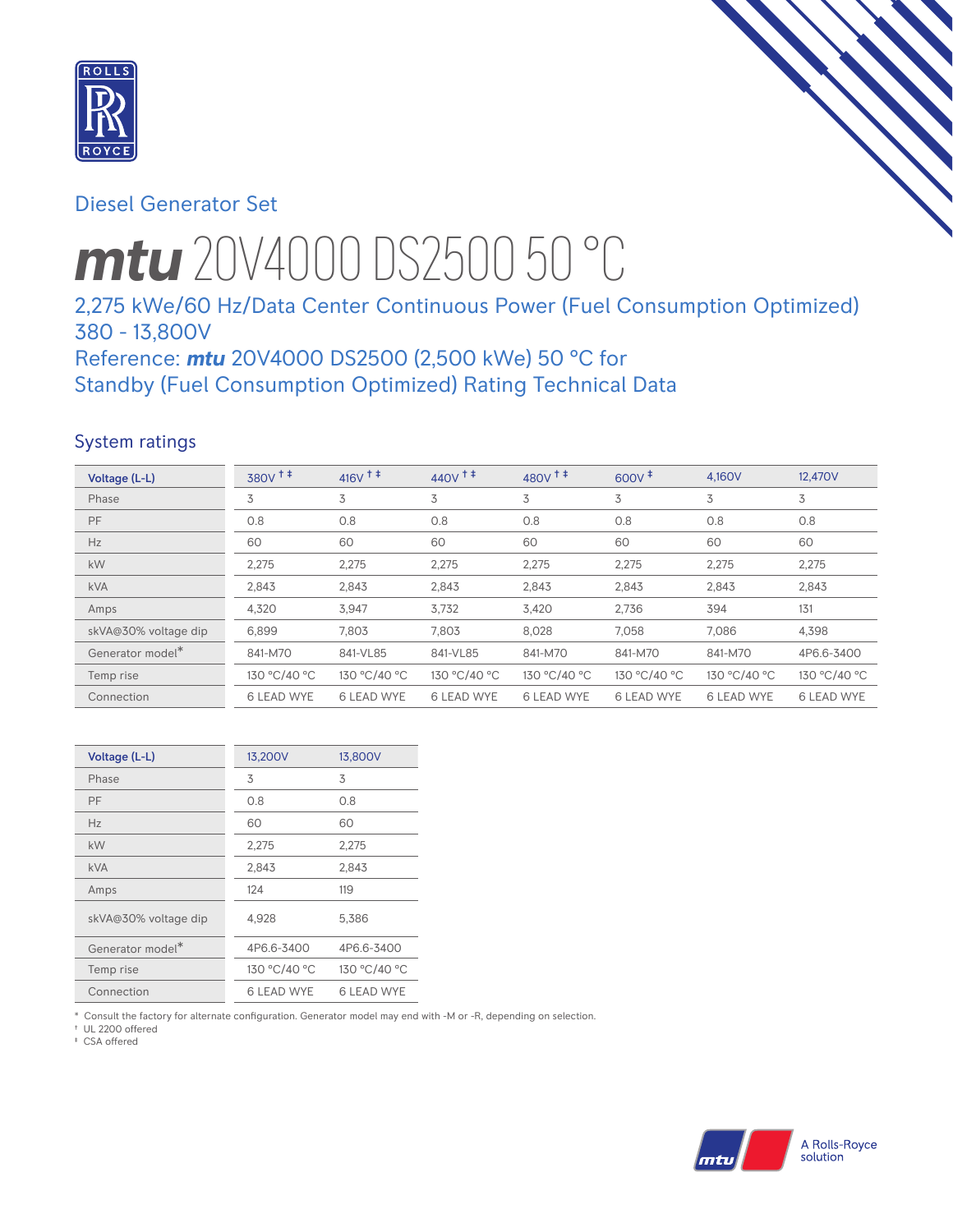# Certifications and standards

- Emissions
- Fuel Consumption Optimized (FCO)
- Generator set is designed and manufactured in facilities certified to standards ISO 9001:2008 and ISO 14001:2004
- Seismic certification optional
- 2018 IBC certification
- HCAI pre-approval
- UL 2200 optional (refer to *System ratings* for availability)
- CSA optional (refer to *System ratings* for availability)
	- CSA C22.2 No. 100
	- CSA C22.2 No. 14

# Standard features \*

- Single source supplier
- Global product support
- Two (2) Year/3,000 Hour Basic Limited Warranty
- 20V4000 diesel engine
	- 95.4 liter displacement
	- Common rail fuel injection
	- 4-cycle
- Complete range of accessories
- Cooling system
	- Integral set-mounted
	- Engine-driven fan

# Standard equipment \*

### Engine

- Air cleaners
- Oil pump
- Oil drain extension and shut-off valve
- Centrifugal oil filtration
- Closed crankcase ventilation
- Jacket water pump
- Inter cooler water pump
- Thermostats
- Blower fan and fan drive
- Radiator unit mounted
- Electric starting motor 24V
- Governor electronic Isochronous
- Base structural steel
- SAE flywheel and bell housing
- Charging alternator 24V
- Battery box and cables
- Bulkhead fuel connectors
- Flexible exhaust connection
- Fuel consumption optimized

#### Generator

- NEMA MG1, IEEE, and ANSI standards compliance for temperature rise and motor starting
- Sustained short circuit current of up to 300% of the rated current for up to 10 seconds
- Self-ventilated and drip-proof
- Superior voltage waveform
- Performance Assurance Certification (PAC)
	- Generator set tested to ISO 8528-5 for transient response
	- Verified product design, quality, and performance integrity
	- All engine systems are prototype and factory tested
- Power rating
	- Data Center Continuous Power (DCCP) rating is optimized for data center applications
	- Uptime Institute compliant for Tier III and IV data centers
	- No runtime limitation
	- 100% load factor
	- 10% overload available
	- Accepts rated load in one step per NFPA 110
- Generator
	- Brushless, rotating field generator
	- 2/3 pitch windings
	- Permanent Magnet Generator (PMG) supply to regulator
	- 300% short circuit capability
- Digital control panel(s)
	- UL recognized, CSA certified, NFPA 110
	- Complete system metering
	- LCD display
- Digital, solid state, volts-per-hertz regulator
- Brushless alternator with brushless pilot exciter
- 4 pole, rotating field
- 2-bearing, sealed
- Flexible coupling
- Full amortisseur windings
- 125% rotor balancing
- 3-phase voltage sensing
- ± 0.25% voltage regulation no load to full load
- 100% of rated load one step
- 5% maximum total harmonic distortion

#### Digital control panel(s)

- Digital metering
- Engine parameters
- Generator protection functions
- Engine protection
- CANBus ECU communications
- Windows®-based software
- Multilingual capability
- Communications to remote annunciator
- Programmable input and output contacts
- UL recognized, CSA certified, CE approved
- Event recording
- IP 54 front panel rating with integrated gasket
- NFPA 110 compatible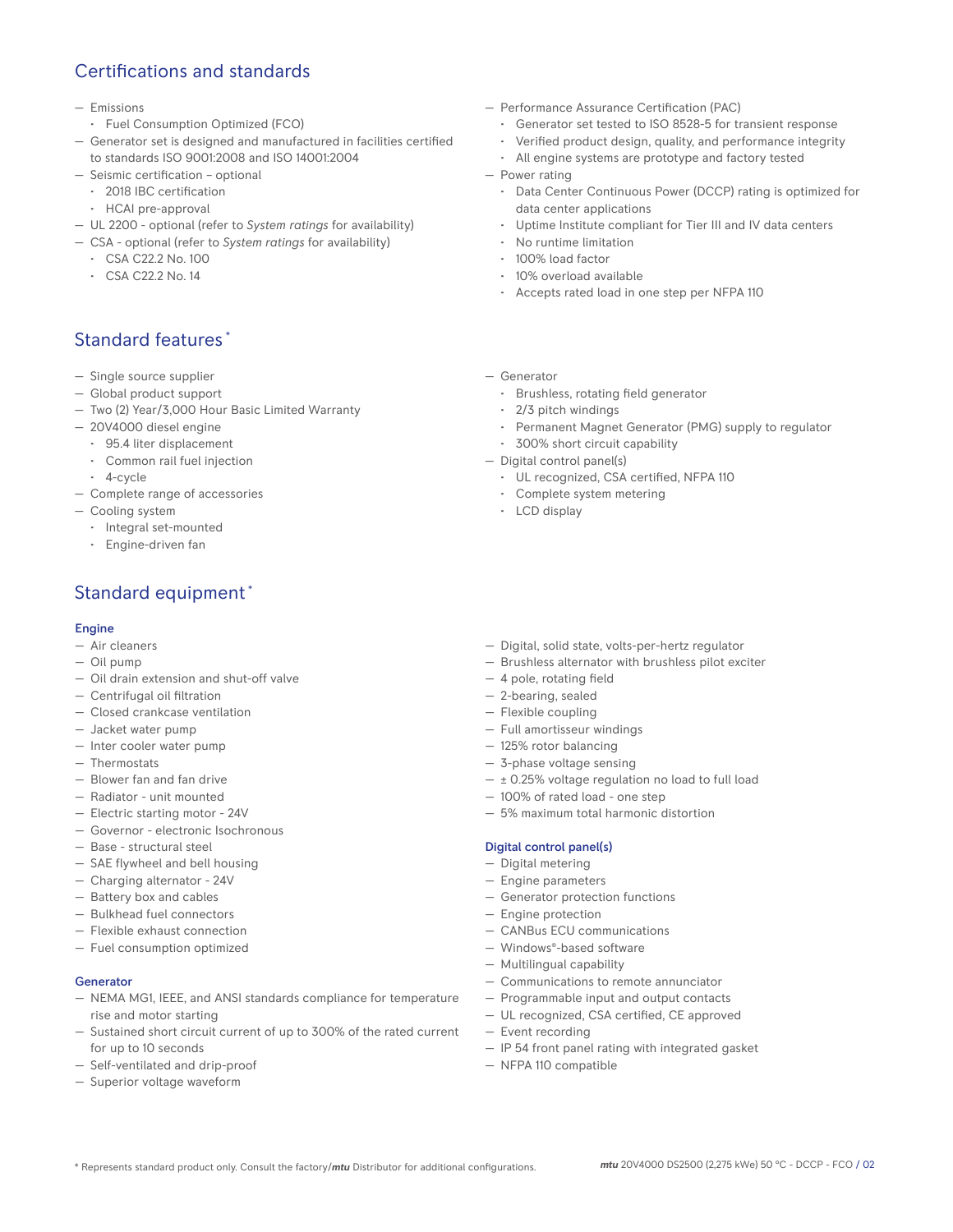# Application data

## Engine

| Manufacturer                         | mtu                           |
|--------------------------------------|-------------------------------|
| Model                                | 20V4000G14S                   |
| Type                                 | 4-cycle                       |
| Arrangement                          | $20-V$                        |
| Displacement: $L$ (in <sup>3</sup> ) | 95.4 (5,822)                  |
| Bore: cm (in)                        | 17 (6.69)                     |
| Stroke: cm (in)                      | 21(8.27)                      |
| Compression ratio                    | 16.4:1                        |
| Rated rpm                            | 1.800                         |
| Engine governor                      | electronic isochronous (ADEC) |
| Maximum power: kWm (bhp)             | 2,490 (3,339)                 |
| Steady state frequency band          | ± 0.25%                       |
| Air cleaner                          | dry                           |
|                                      |                               |

## Liquid capacity

| Total oil system: L (gal)             | 390 (103) |
|---------------------------------------|-----------|
| Engine jacket water capacity: L (gal) | 205(54.2) |
| After cooler water capacity: L (gal)  | 50 (13.2) |
| System coolant capacity: L (gal)      | 814 (215) |
|                                       |           |

## Electrical

| Electric volts DC                                            | 24    |
|--------------------------------------------------------------|-------|
| Cold cranking amps under -17.8 $^{\circ}$ C (O $^{\circ}$ F) | 4.200 |
| Batteries: group size                                        | 8D    |
| Batteries: quantity                                          |       |

## Fuel system

| Fuel supply connection size          | $-16$ JIC 37 $\degree$ female |
|--------------------------------------|-------------------------------|
|                                      | 1" NPT adapter provided       |
| Fuel return connection size          | $-16$ JIC 37 $\degree$ female |
|                                      | 1" NPT adapter provided       |
| Maximum fuel lift - cranking: m (ft) | $1(3.3)*$                     |
| Maximum fuel lift - running: m (ft)  | 3.1(10)                       |
| Recommended fuel                     | diesel #2                     |
| Total fuel flow: L/hr (gal/hr)       | 1,620 (428)                   |

\* Fuel lift pump for cranking increases lift to: m (ft) 3.1 (10)

### Fuel consumption

| At 100% of power rating: L/hr (gal/hr)                                | 571 (151)       |
|-----------------------------------------------------------------------|-----------------|
|                                                                       |                 |
| At 75% of power rating: L/hr (gal/hr)                                 | 437 (115)       |
| At 50% of power rating: L/hr (gal/hr)                                 | 310 (82)        |
| Cooling - radiator system                                             |                 |
| Ambient capacity of radiator: °C (°F)                                 | 50 (122)        |
| Maximum restriction of cooling air: intake                            |                 |
| and discharge side of radiator: kPa (in. H <sub>2</sub> O)            | 0.12(0.5)       |
| Water pump capacity: L/min (gpm)                                      | 1,567(414)      |
| After cooler pump capacity: L/min (gpm)                               | 567 (150)       |
| Heat rejection to coolant: kW (BTUM)                                  | 910 (51,751)    |
| Heat rejection to after cooler: kW (BTUM)                             | 460 (26,160)    |
| Heat radiated to ambient: kW (BTUM)                                   | 214 (12,164)    |
| Fan power: kW (hp)                                                    | 87.5 (117.3)    |
| Air requirements                                                      |                 |
| Aspirating: *m <sup>3</sup> /min (SCFM)                               | 207 (7,310)     |
| Air flow required for radiator                                        |                 |
| cooled unit: *m <sup>3</sup> /min (SCFM)                              | 2,895 (102,247) |
| Remote cooled applications; air flow required for                     |                 |
| dissipation of radiated generator set heat for a                      |                 |
| maximum of 25 °F rise: *m <sup>3</sup> /min (SCFM)                    | 776 (27,410)    |
|                                                                       |                 |
| * Air density = 1.184 kg/m <sup>3</sup> (0.0739 lbm/ft <sup>3</sup> ) |                 |
| <b>Exhaust system</b>                                                 |                 |
| Gas temperature (stack): °C (°F)                                      | 475 (887)       |
| Gas volume at stack temperature: m <sup>3</sup> /min (CFM)            | 501 (17,693)    |
|                                                                       |                 |

| Gas volume at stack temperature: m <sup>3</sup> /min (CFM)  | 501 (17,693) |
|-------------------------------------------------------------|--------------|
| Maximum allowable back pressure at                          |              |
| outlet of engine, before piping: kPa (in. H <sub>2</sub> 0) | 8.5(34.1)    |